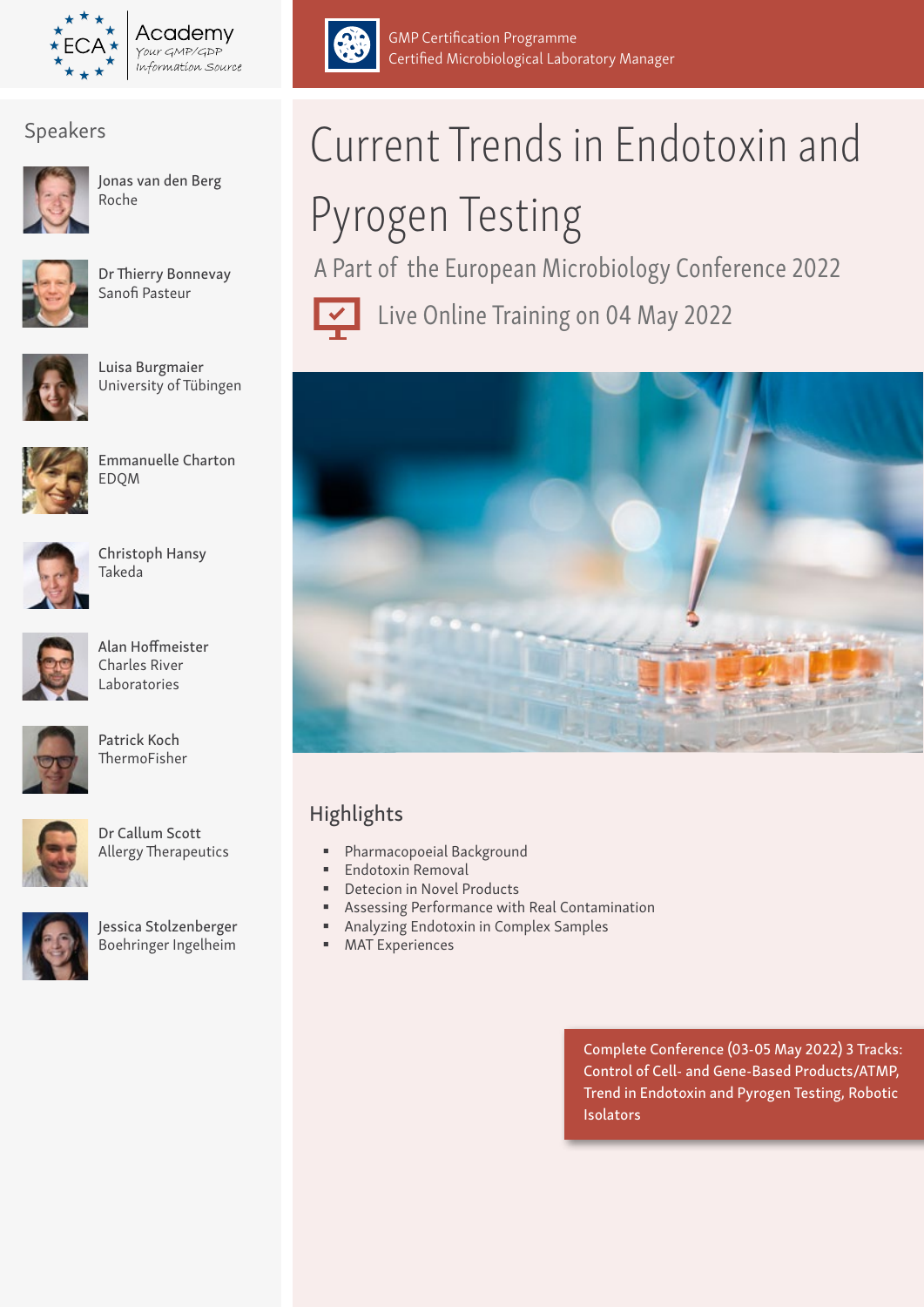## **Objectives**

For several years now, the field of endotoxin and pyrogen testing has been subject to a high pressure of change. Especially in Europe, also as a consequence of the 3R strategy of the European Union, alternative test methods have found their way into pharmacopoeias. The comparison of existing methods and alternative test methods, the experiences with pitfalls and possibilities but also limitations still leads to a lively discussion.

Learn about the latest trends and developments in this conference. International experts from industry and laboratories as well as representatives from EDQM will report on current requirements, implementation in practice, establishment of new methods and where these can also be a challenge.

## Background

In the current era, where conferences and seminars are mainly held online and virtually, new approaches and structures are needed to offer participants optimal value and expert input. Therefore, the ECA Academy has decided to offer the European Microbiology Conference 2022, which has been an integral part of the European conference landscape since 2008, in a special topic-focused format. During 2.5 days, 3 topics will be offered, which can be booked individually or in combination.

## Target Audience

This track provides information for all industry, authority or laboratory personnel involved in Endotoxin and Pyrogen testing and implementation of detection methods.

## **Moderators**

Dr Johannes Reich

*Managing Director, Microcoat, Member of The ECA Pharmaceutical Microbiology Working Group Advisory Board*

Axel Schroeder *Concept Heidelberg*

## Programme

Welcome and and Organisationals *Axel H. Schroeder*

European Pharmacopoeial Requirements and **Perspectives** *Dr Emmanuelle Charton, EDQM, Council of Europe*

 Bacterial Endotoxin test using recombinant Factor C: latest news

- Recent revision of general chapter 2.6.30 Monocyte Activation Test
- Towards an Animal-free Pyrogenicity testing strategy

The impact of endotoxin masking on the removal of endotoxin during manufacturing of a biopharmaceutical drug product *Jessica Stolzenberger, Boehringer Ingelheim*

- Low endotoxin recovery
- Endotoxin removal
- Downstream processing Endotoxin, Lipopolysaccharide
- Challenges of endotoxin detection during development of a novel VLP

*Callum Scott, Allergy Therapeutics* 

- Issues associated with the introduction of a MAT during the pre-clinical phase of development
- Use of a MAT to release batches of Drug Substance & Drug Product

Validation of the Monocyte Activation Test for GMP Release Testing *Jonas van den Berg, Roche*

- Considerations for method development
- MAT validation strategy
- Results for generic validation and product-specific validation of the MAT

Examples for a Potential Global Endotoxin and Pyrogen Test Strategy *Christoph Hansy, Takeda*

- Main Challenges related to BET and Pyrogen Testing
- Benefits from a Global Testing Strategy
- Examples

Experience with the shelf life/stability of the control standard endotoxin (KSE) *Patrick Koch, ThermoFisher*

- What are control standards
- Stability study
- Results and conclusion

Analyzing endotoxin in complex samples *Luisa Burgmaier, University of Tübingen*

- Blood plasma as a challenging sample matrix
- Complex contamination of samples
- Comparison of methods for analyzing samples

Nanoparticles and test interference in BET [complex sample matrix] *Speaker to be announced*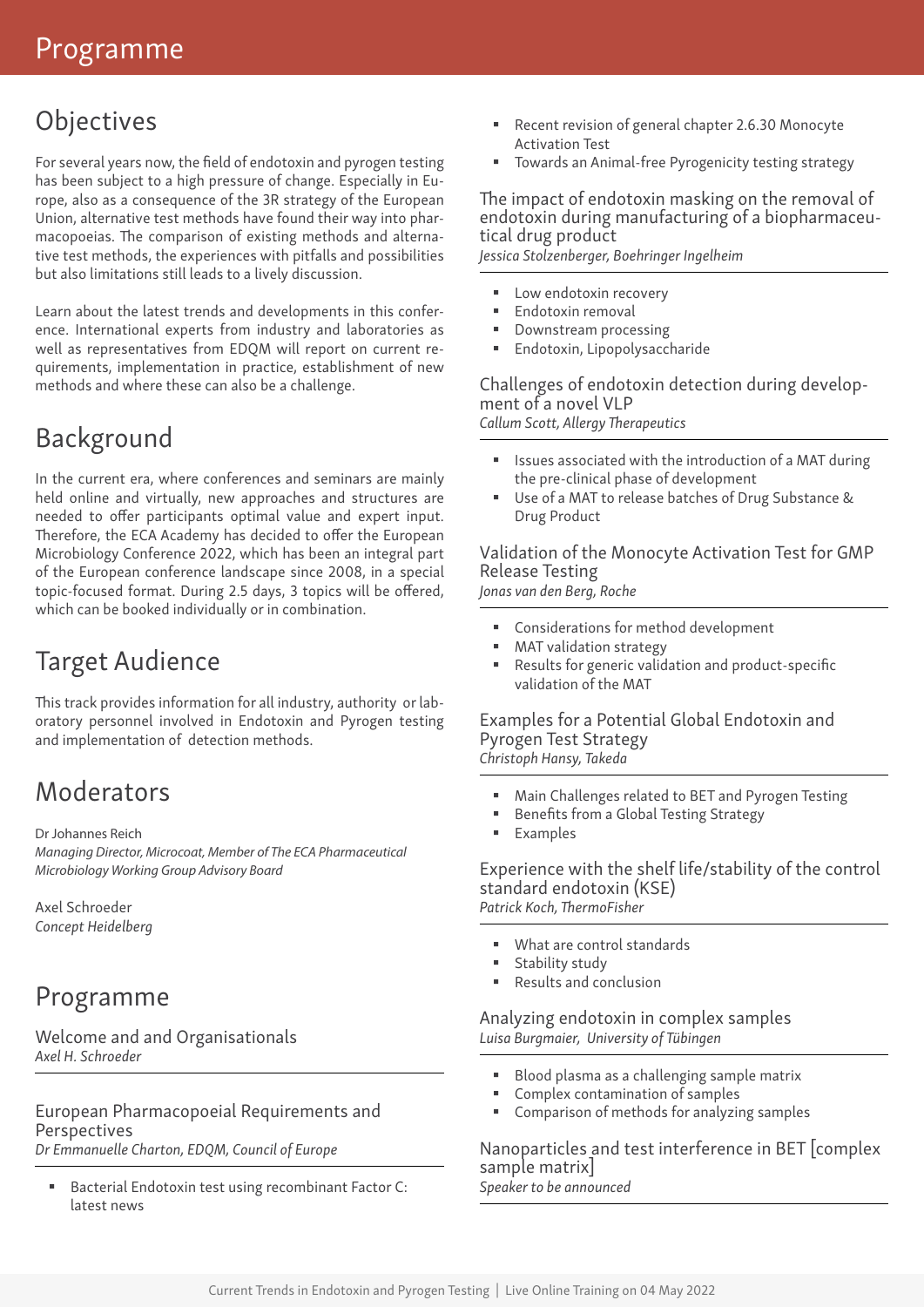#### Importance of formulation when assessing performance with real contamination *Alan Hoffmeister, Charles River Laboratories*

- How formulation effects recovery
- Factors to consider
- Critical elements or convenience?

#### rFC implementation strategy and Endotoxin technology roadmap in Sanofi Pasteur *Thierry Bonnevay, Sanofi Pasteur*

- Evolution of pharmacopoeias and regulation around endotoxins testing and rFC assays
- Presentation of different solutions and data comparing different LAL based assays and rFC assays on different matrices
- Strategy for middle and long term implementation of rFC inside Sanofi

## Speakers



Jonas van den Berg Roche

Jonas has a background in life sciences and holds a PhD from the University of Groningen. In his role as

Quality Manager within Global Quality Control he is involved in the implementation of new QC technologies. He is the project lead for the implementation of the Monocyte Activation Test, as well as other rapid microbiological methods at Roche.



## Dr Thierry Bonnevay

Sanofi Pasteur

Thierry holds a PhD from Université Claude Bernard Lyon 1. 1998 he started in analytical bacteriology at

Marcx L'Etoile. After differnt positions in bacteriology he is today Microbiology Platform Head and Global Microbiology Analytical Expert.



#### Luisa Burgmaier University of Tübingen

Luise holds an M.Sc. in Biotechnology from Univer-

sity of Applied Sciences Weihenstephan-Triesdorf, Freising, Germany. Currently she is PhD student at the University of Tübingen in an cooperation with Microcoat Biotechnolgie in Bernried, working on Endotoxin Analytics.



#### Emmanuelle Charton European Directorate for the Quality of Medicines and HealthCare (EDQM)

**Emmanuelle CHARTON holds a PhD in biochemistry** 

from the Institut National Agronomique de Paris-Grignon. Since 2006 she is Head of Division B in the European Pharmacopoeia department at the EDQM. Her work experience includes QA/QC in a facility for the production of parenteral products and preparation to GMP inspections in a global pharmaceutical company, research and development in biochemistry in a global company selling food and chemicals. She has over 27 years' experience at the EDQM, including as scientific administrator to the groups of experts in the fields of biology and microbiology and as a supervisor to the corresponding work in the EDQM laboratory.



#### Christoph Hansy Takeda

Christoph Hansy is currently member of the Global

Microbiology Management Team at Takeda, Vienna, Austria. In his current postion, he provides expertise and technical leadership in microbiological matters. He has experience with BET and Rabbit Pyrogen Testing. In his current global role, he addresses the changing perspective on the strategic component of endotoxin and pyrogen testing. Evaluation of improvement opportunities for the BET facility is one of his core tasks.



## Alan Hoffmeister

Charles River Laboratories

Alan's experience with the Bacterial Endotoxins Test (BET) dates to 1988, since when he has been actively involved in all aspects of the assay. Alan is experienced in BET

topics including, amongst others, LAL Methodologies, Product Validations, Interference Matrices, Data Integrity and BET Regulatory Affairs. He has also contributed to the development of BET protocols, technical guides and fact sheets internally as well as for clients and industry organisations.



#### Patrick Koch ThermoFisher

Patrick completed his training as a biology laborato-

ry technician in microbiology and pharmacology at the Sandoz-Wander SBSW school for biology laboratory technicians in Bern. He is also He is also an industrial technician in pharmaceutical production and a trainer for biology laboratory technicians. Since 1995 he has been working in QC in laboratories of the pharmaceutical industry such as Novartis and CSL in various functions.



## Dr Callum Scott

Allergy Therapeutics

Callum holds a PhD in Molecular Microbiology from Heriot-Watt University. Following a Post-Doctoral Research Fellowship with the University of Aberdeen, and after two years as a lecturer in Applied Science, he became a Development Manager for vaccine development within Benchmark Animal Health. Since 2020, Callum has been a Technical Transfer and Formulations Development Manager with Allergy Therapeutics (UK) Ltd.



## Jessica Stolzenberger Boehringer Ingelheim

Jessica studied at the University of Applied Sciences in Furtwangen. 2004 she startet at Boehringer as Technical Assistant, Process Science Biberach. Since 2016 she is

Head of Late Stage DSD III Late Stage DSP Development.